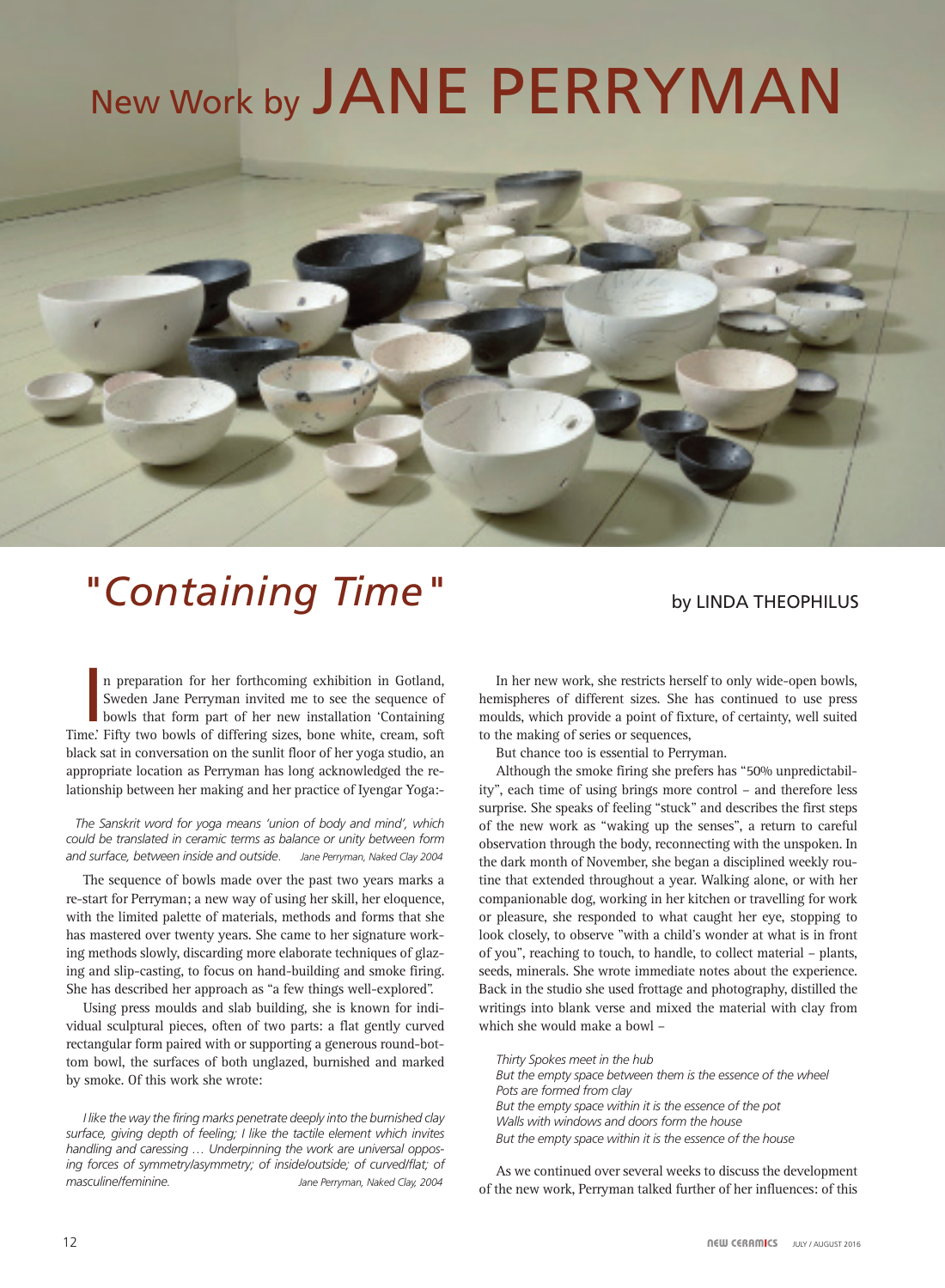opposite - Containing Time installation 26 cm high *photo Douglas* 

right - Conversation 34 cm high *photo Douglas Atfield*

below - Vessels 20 cm diameter *photo Douglas Atfield*

verse by Lao Tzu, of BKS Iyengar, and the writings of Thich Nhat Hanh. We discussed mindfulness, time, memory - and chance.

It is the introduction of the found material that has brought her new excitement and a re-engagement with ceramics – material as diverse as copper wire, catkins, olive stones, juniper and rapeseed pods. These either burn away during the firings or remain within the walls of the bowl. The effects are unknown, spontaneous and random – the resulting pits and gouges, the hollows and piercings mark the bowls with texture, catching shadows and sometimes allowing glimpses into the pots' interiors. For these bowls are doubly "empty": they are hollow, double skinned, the inner cavity often far shallower than the outer form, the two skins closed by a sharp equator that catches the light, or is smoked to a circle of grey/black. They appear heavy, solid – but surprise with their lightness, when handled.

*While Art is Pause, life flows rapidly, then is extinguished … [the artist] must choose the object for Art from the flow of life and raise it above Space and Time … Art detaches the object of its contemplation from the rapid flow of phenomena, and that object which, in the dull and uniform current was only an invisible molecule becomes the infinite Plurality that submerges and overwhelms life.*

 *Albert Camus , Art in Communion from Youthful Writings*

This quotation by Camus seems to me to offer an insight into this work.

The contradiction inherent in the title – the impossibility of holding time itself, - is underscored by its making, the immediacy of a moment of observation, of a small act of collecting, is fired to permanence in the kiln. But time is essentially linked to physical motion – the daily spinning of the earth, its rotation around the sun. And here Perryman's choice of form suits her subject very well, the round-bottomed bowls signalling instability and the potential for rocking movement, that will return to stillness without breaking

For Perryman this is an entirely new way of developing and presenting her work. Although in the past she has made paintings that refer to her ceramic forms, these are made after the making. On this occasion, the final work is made up of the whole process from the immediate on-site note-taking to the waxed and burnished bowls, from images of the collected materials to an ambient soundtrack. The use of frottage provides a very direct record of the collected material - the